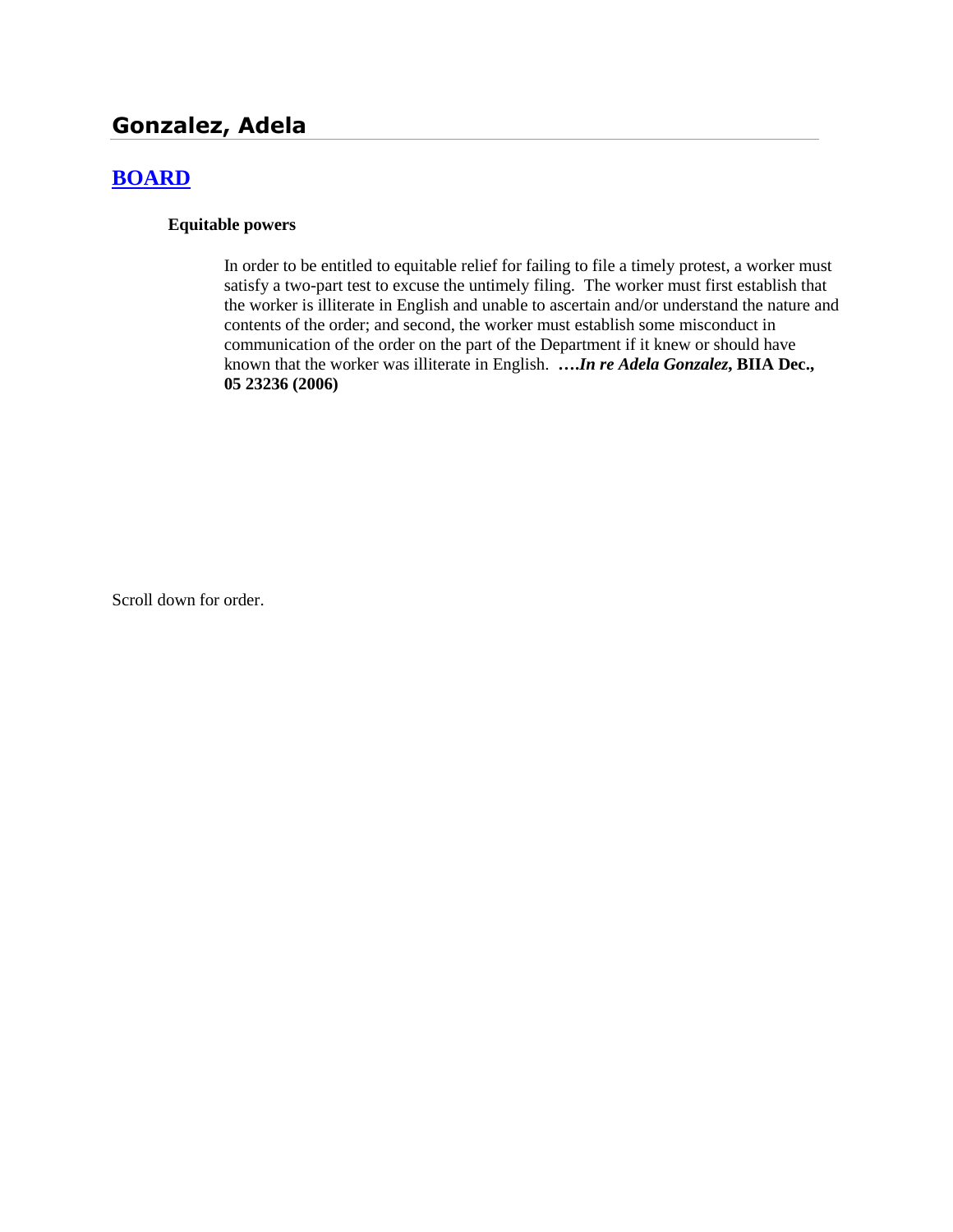# **BEFORE THE BOARD OF INDUSTRIAL INSURANCE APPEALS**

|                     | <b>STATE OF WASHINGTON</b>                                                                                                     |
|---------------------|--------------------------------------------------------------------------------------------------------------------------------|
| 1                   | IN RE:<br><b>ADELA N. GONZALEZ</b><br><b>DOCKET NO. 05 23236</b>                                                               |
| $\overline{2}$<br>3 | <b>CLAIM NO. SA-23653</b><br>ORDER VACATING PROPOSED DECISION<br>AND ORDER AND REMANDING THE APPEAL<br>FOR FURTHER PROCEEDINGS |
| 4                   |                                                                                                                                |
| 5                   | APPEARANCES:                                                                                                                   |
| 6                   | Claimant, Adela N. Gonzalez, by                                                                                                |
| $\overline{7}$      | Springer, Norman & Workman, per                                                                                                |
| 8                   | John R. Dick                                                                                                                   |
| 9                   | Self-Insured Employer, Foster Farms, by                                                                                        |
| 10                  | Wallace, Klor & Mann, P.C., per<br>Lawrence E. Mann and Jennifer C. Baker                                                      |
| 11                  |                                                                                                                                |
| 12                  | Department of Labor and Industries, by<br>The Office of the Attorney General, per                                              |
| 13                  | Natalee Fillinger, Assistant                                                                                                   |
| 14                  |                                                                                                                                |
| 15                  | The claimant, Adela N. Gonzalez, filed an appeal with the Board of Industrial Insurance                                        |
| 16                  | Appeals on December 12, 2005, from an order of the Department of Labor and Industries dated                                    |
| 17                  | October 13, 2005. In this order, the Department affirmed its order of May 18, 2005, in which it                                |
| 18                  | denied the claim because the claimant's condition was not the result of the injury alleged, and the                            |
| 19                  | claimant's condition was not the result of the exposure alleged. The appeal is <b>REMANDED FOR</b>                             |
| 20                  | <b>FURTHER PROCEEDINGS.</b>                                                                                                    |
| 21                  | <b>DECISION</b>                                                                                                                |
| 22                  | Pursuant to RCW 51.52.104 and RCW 51.52.106, this matter is before the Board for review                                        |
| 23                  | and decision on a timely Petition for Review filed by the claimant to a Proposed Decision and Order                            |
| 24                  | issued on July 13, 2006, in which the industrial appeals judge dismissed the appeal from the                                   |
| 25                  | Department order dated October 13, 2005.                                                                                       |
| 26                  | We have granted review in order to remand this matter to the hearings process to allow                                         |
| 27                  | Ms. Gonzalez an opportunity to present additional evidence.                                                                    |

28 29 30 31 The issue in this matter is whether Ms. Gonzalez, who was born and raised in Mexico and came to the United States in 1988, meets the two-prong test set forth in *Rodriguez v. Department of Labor & Indus.,* 85 Wn.2d 949 (1975), for equitable relief for failing to file a timely protest to the Department's order dated May 18, 2005, in which the Department denied her claim.

32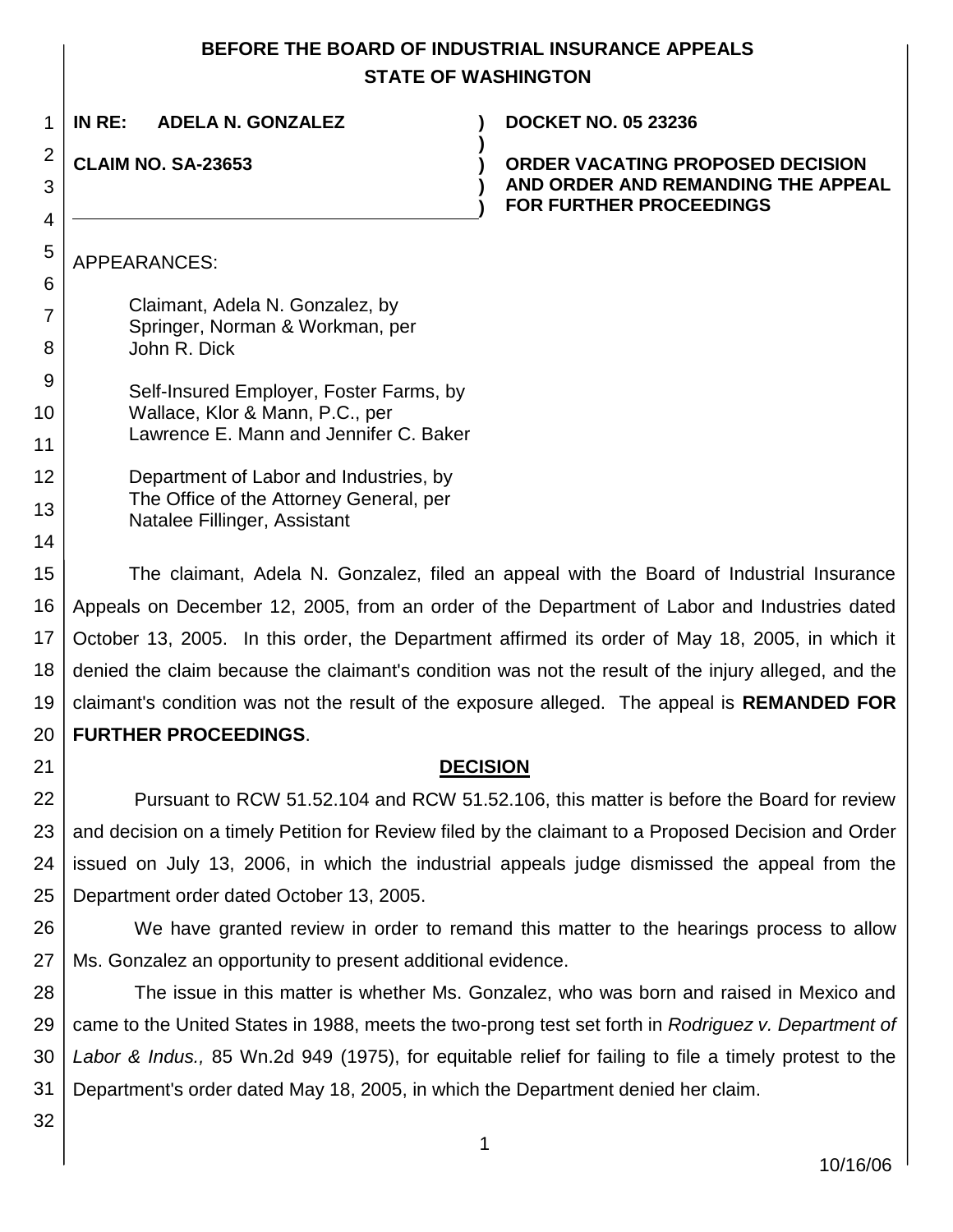1 2 3 4 5 6 7 The record in this matter is quite small. The only evidence presented is the testimony of the claimant, Adela N. Gonzalez, and the testimony of an individual by the name of Loren Stanley Hanna III. Mr. Hanna is a Spanish-English interpreter and translator. Mr. Hanna translated the May 18, 2005 Department order for Ms. Gonzalez on September 15, 2005. Ms. Gonzalez testified that she was unable to read and understand the contents of the May 18, 2005 Department order until it was translated to her by Mr. Hanna on September 15, 2005. Following the translation of the May 18, 2005 Department order, Ms. Gonzalez filed a protest to the order.

8 9 10 11 12 13 14 15 16 17 18 19 20 21 22 The application of equitable principles to excuse the untimely filing of a protest to a Department order is set out in the case of *Rodriguez v. Department of Labor & Indus.*, *supra*, and *Kingery v. Department of Labor & Indus.*, 132 Wn.2d 162 (1997). *Rodriguez* is factually similar to the case currently before us involving Ms. Gonzalez. In *Rodriguez*, the claimant was illiterate in English and Spanish, and was a Mexican-American farm worker. He used an interpreter whenever he dealt with the Department of Labor and Industries. When Mr. Rodriguez received the Department order in question, his interpreter was ill and he did not get the order translated until after the time for filing a protest had expired. In *Rodriguez*, the court found that the claimant's illiteracy made it impossible for him to ascertain or understand the nature and the contents of the order which had been communicated, and that the Department knew, or should have known, that Mr. Rodriguez was illiterate at the time it closed his claim. The second prong of the *Rodriguez* test, which is misconduct on the part of the Department of Labor and Industries, is discussed in a footnote on page 955 of the *Rodriguez* decision. The court notes that the information concerning the Department's knowledge of Mr. Rodriguez's need for an interpreter was contained in two separate medical examination reports that were received by the Department.

23 24 The court's two-prong test to be used when equitable principles should excuse an untimely filing of a protest to a Department order is confirmed in *Kingery*. In *Kingery*, the court stated:

> Key to the application of equitable principles in *Ames* and *Rodriguez* are two elements: the claimant's competency to understand the content of the order and the appellate process, including noted time limits, when the Department communicated the order to the claimant, and some misconduct on the part of the Department in communicating its order to the claimant.

*Kingery*, at 174.

25

26

27

28

29

30

31 32 We find that Ms. Gonzalez has made a prime facie case with respect to the first element set forth in *Rodriguez*. That is, she has established that she was not competent to understand the content of the order and the appellate process, including the noted time limits for filing a protest, at

2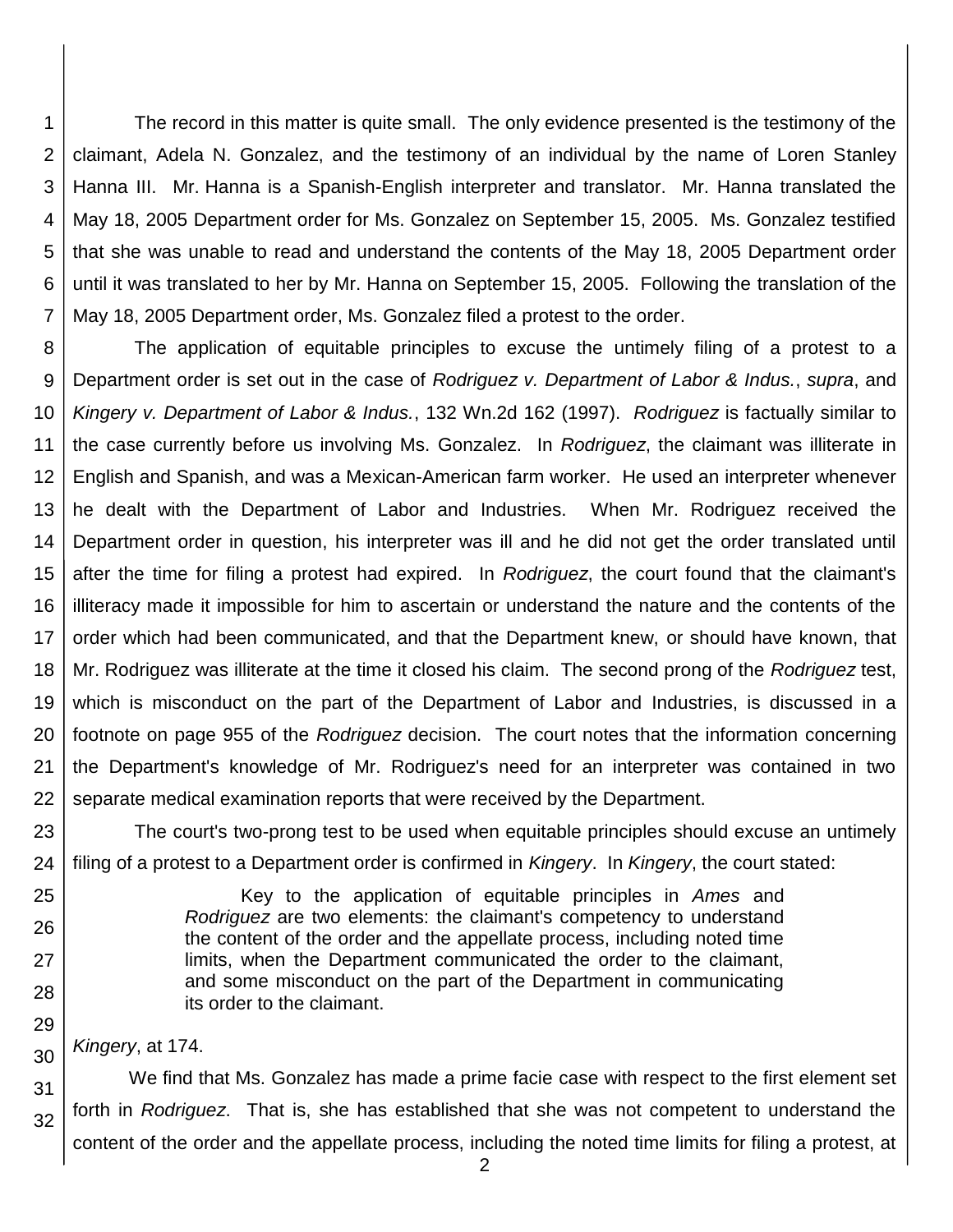1 2 3 the time she received the Department order. This is because Ms. Gonzalez is illiterate in English. The test, as explained in *Kingery*, focuses on the claimant's comprehension of the contents of the order. Ms. Gonzalez's testimony is that she cannot read English.

4 5 6 7 8 9 10 11 12 13 The current record, as it is comprised, consists only of an inquiry regarding Ms. Gonzalez's ability to understand the Department order dated May 18, 2005. There is no evidence in the record regarding misconduct on the part of the Department, which is the second prong of the test set forth in *Rodriguez*. While there is no direct inquiry in the record regarding any misconduct on the part of the Department, there is an inquiry, on cross-examination of Mr. Hanna by the self-insured employer's attorney, regarding Ms. Gonzalez's need for interpreters. Mr. Hanna, the interpreter who was assisting Ms. Gonzalez, was asked if he ever accompanied Ms. Gonzalez to her medical appointments. Mr. Hanna answered on page 48 of the transcript of May 16, 2006, that he had accompanied Ms. Gonzalez to her doctors' appointments and translated or interpreted for her probably fifteen times.

14 15 16 17 18 19 In order to properly apply the test set forth in *Rodriguez* it is incumbent on our industrial appeals judges to inquire whether there was any evidence to indicate that the Department knew of Ms. Gonzalez's need for an interpreter or translator. When the only issue before this Board is the application of a specific legal doctrine, such as in this case, our industrial appeals judges should advise the parties of their burden of proof, and ensure that a proper record is prepared for review by this Board.

20 21 22 23 24 25 26 We find that Ms. Gonzalez has made a prima facie case with respect to the first element of the test set forth in *Rodriguez* and *Kingery*. That is, she has established that she was not competent to understand the content of the order and the appellate process, including the noted time limits, at the time that the Department communicated the order to her. While there is some evidence in this record that the Department or the self-insured employer may have known about Ms. Gonzalez's inability to understand the order based on her use of interpreters at her medical appointments, the record needs to be more fully developed.

27 28 29 30 31 The Proposed Decision and Order of July 13, 2006, is vacated. This appeal is remanded to the hearings process, pursuant to WAC 263-12-145(4), for further proceedings as indicated by this order. Our industrial appeals judge is instructed to advise the parties of the two-prong test set forth in *Rodriguez*, and because the record as it currently exists contains evidence that Ms. Gonzalez used interpreters at her medical appointments, both the claimant and the self-insured employer will

32

3